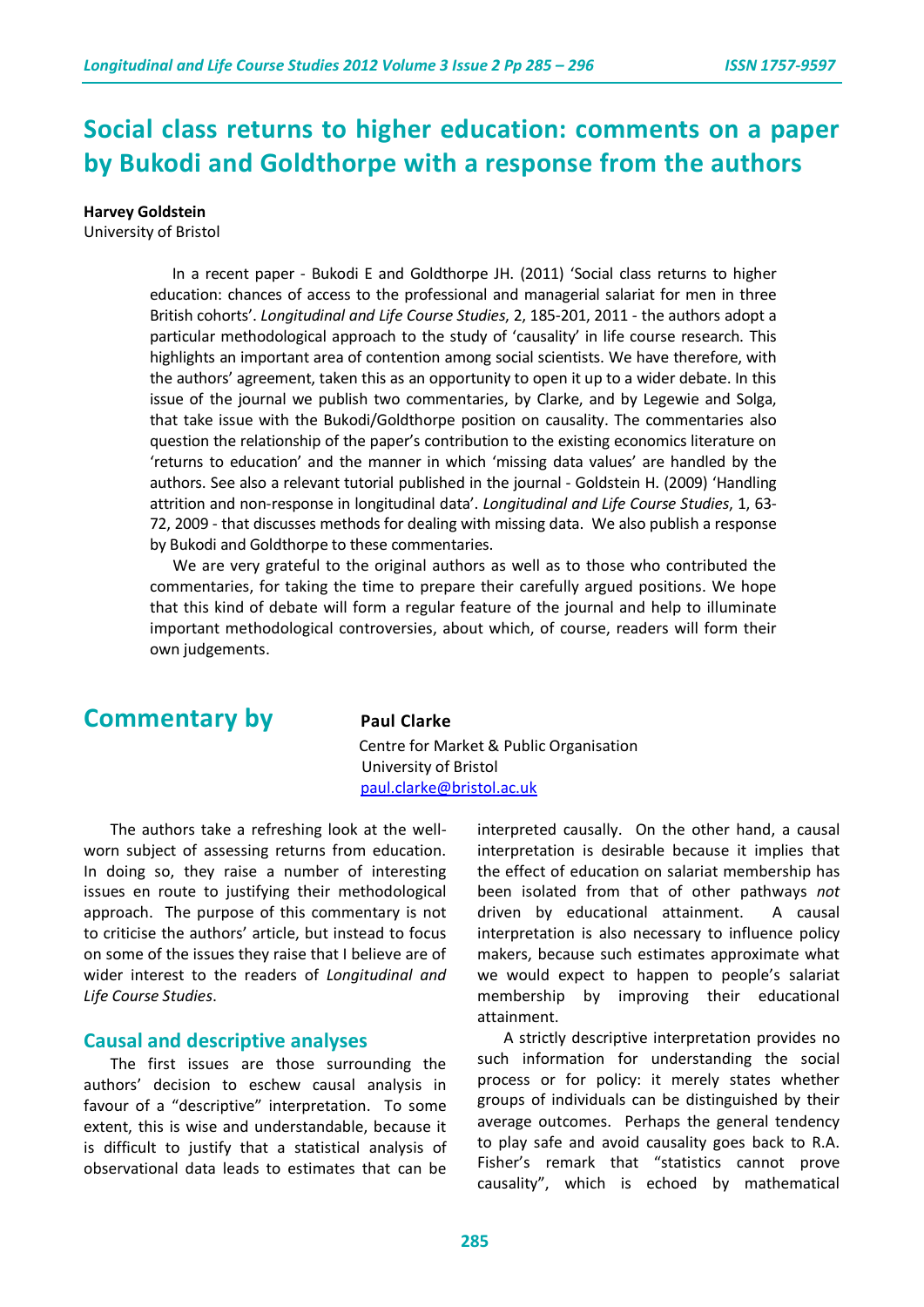statisticians like Philip Dawid. Dawid argues strongly that scientists should concern themselves only with "the effect of causes", where the 'cause' itself is controlled by the experimenter. The alternative is described as looking for "the cause of effects", namely, establishing which factors led to the observed outcomes taking those particular values. However, this is criticised as relying on "meta-physical" assumptions that cannot be tested on the study data (Dawid, 2000).

It is ironic that Fisher's remark was made around the time that evidence of the link between smoking and lung cancer started to emerge. The success of epidemiologists in establishing this link has led today to a situation where most applied scientists would agree that such objections are too limiting for practice. Scientists ultimately seek definitive proof, but work towards it by gathering evidence to support their hypotheses as part of an on-going dialectic: some hypotheses will gain support as evidence accumulates, and others will fail. In this sense, the causal interpretation of any estimate has validity as far as one believes the initial hypothesis, and the extent to which competing explanations have been accounted for. As such, the authors' analysis is somewhere between being descriptive and being causal, like most analyses carried out in quantitative social and biomedical research. After all, why would we be interested in reading a paper that reported a series of spurious correlations?

There is much mystique about "causal" analysis, but it is in fact based on a very simple idea. The most popular way of thinking about causality is based on the so-called Neyman-Rubin model, under which each individual has a set of potential outcomes; this is the approach widely used for the analysis of clinical trials in medical statistics. Under this model, an *individual* causal effect is the impact of a particular exposure on the potential outcomes of that individual. An example of an individual causal effect here is the difference between his/her (potential) salariat memberships after being exposed to different levels of education, say 'high' and 'low'. The actual causal effect of an exposure on any individual is thus inherently unobservable, because it is a comparison between two alternative experimental scenarios for the same individual occurring at the same point in time and space; the *only* difference between these scenarios is in the level of educat[i](#page-3-0)onal attainment.<sup>i</sup>

However, the fact that such effects are unobservable does not prevent estimation of *average* causal effects, which is where randomisation comes in: we know there are no systematic differences between the two randomised groups prior to exposure, and so the difference between the two groups' average responses (e.g. for low and high educational attainment) is due entirely to the exposure and estimates the average causal effect, namely, the average of the unobservable individual causal effects for the target population.

The authors say on page 186 that:

"This understanding of causation does, however, give rise to problems in that education is to a significant degree a matter of choice rather than simply a 'treatment' that is received […] this choice is likely to be influenced by factors that may have their own direct effects on earnings."

I see this as a comment on the historical relationship between causal effects and randomised experiments, but this link does not in itself rule out a causal approach. While prominent authors have also argued that a prerequisite for causal analysis is that a study can at least be *conceived* of as an experiment (e.g. Rubin 2008), the experiment does not have to involve either randomisation or a treatment-type intervention.

Rosenbaum and Rubin (1983) eloquently showed that the key to causal analysis is to model the exposure selection process.<sup>"</sup> However, selection is a nebulous term that describes any form of nonconstrained individual choice, assignment or institutional selection, and it does not have to involve randomisation. The temporal ordering of events means that the selection model can depend only on factors determined prior to selection. The difficult part is that, here and more widely, the mechanisms by which exposure is selected are rarely well understood. Theory and/or prior information must be used to identify the key preattainment factors most strongly associated with exposure selection, and one would not expect theory to identify all of these factors, or for all of these factors even to be measured.

The authors do include other variables in their analysis, but write:

"We include measures of ability and of social class origins not simply as controls but because they too are of substantive interest to us. We wish to know how these factors are associated with chances of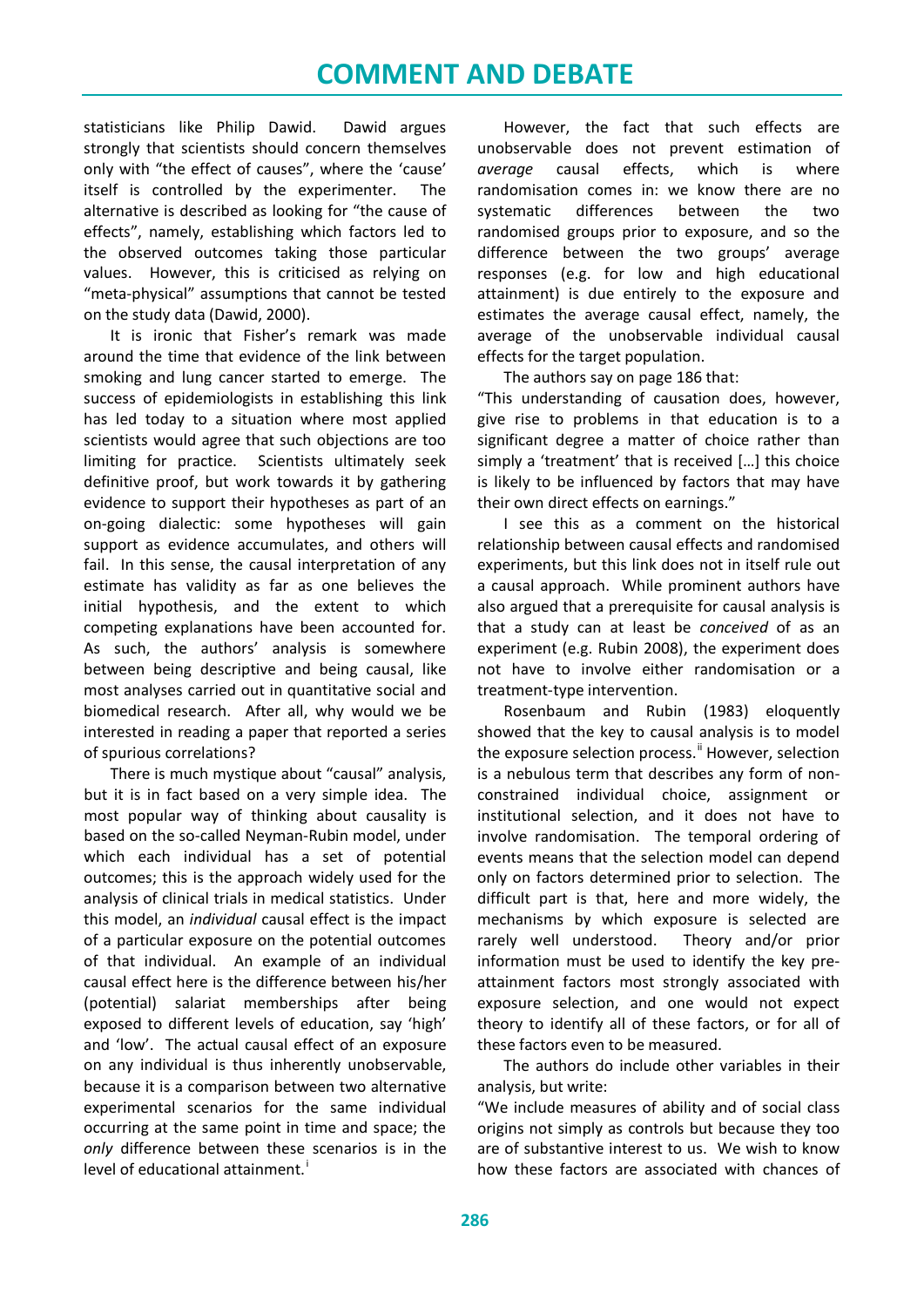access to the salariat, considered both independently and in interaction with education" (page 187).

In other words, the authors acknowledge that the other variables are acting as controls, but that their interest also concerns the distinct effects these variables have on salariat membership.

As such, it seems straightforward to characterise their analysis as estimating the effect of educational attainment on salariat membership, while adjusting for some obvious alternative explanations. Hence, while this analysis cannot be regarded as an accurate representation of what an experiment would produce (if indeed such an experiment were possible), it could be a useful approximation based on the authors' sound understanding of past evidence and theory.

## **Causality in economics**

I am neither an economist nor an econometrician, but in my experience few of them view causality solely in terms of experiments and treatments. For instance, within the discipline there is a 'structural' modelling tradition based on models for the social and economic processes of interest. The rationale behind this approach is that, if these processes can be modelled satisfactorily, structural models can be used to predict the causal effects of intervening and changing how these processes operate.

Structural models are based on economic theory and can represent complex interactions between non-linear processes over time; but structural models can also be simple. For example, the simple linear regression model

#### $y = \alpha + \beta x + e$  (1)

has a structural interpretation. This model (and its generalisation to multiple regression) remains a staple of contemporary applied economics. The structural interpretation of the regression coefficient  $\beta$  here is as what happens to an *individual's* outcome if we intervene and change  $x$ by one unit while holding  $e$  constant, where  $e$ represents the combined effect of all other factors affecting the outcome. It is clear from this definition that a structural model is simply a model of the potential outcomes, and thus causal.

In practice, the structural coefficient  $\beta$  cannot be estimated by fitting model (1) to the observed data if e and  $x$  are associated - that is,  $x$  is 'endogenous' - which is exactly what happens if

there are factors associated with the outcome that are also associated with exposure selection. Economists thus go to considerable lengths to develop explicit and plausible 'identification strategies' that enable estimation of 'structural'  $\beta$ . Other quantitative scientists also employ identification strategies for structural models in all but name, by including confounding variables in the model. One of the fundamental differences between economists and other social scientists, however, is that the former are sceptical of whether adjusting for observed confounders (so-called selection on observables) can ever satisfactorily adjust for confounding bias, which is why they will often say that analyses like this are not causal. I do not agree.

Instead, economists often seek identification by using an 'instrumental variable' that predicts exposure, but is independent of  $e$  and affects  $\bf{y}$  only through its effect on  $x$ . The advantage of this approach is that the analyst does not have to identify and adjust for all of the confounding factors, and models like (1) can be analysed using, for example, two-stage least-squares. But choosing a valid instrumental variable is notoriously difficult, and often leads to supporting arguments that can test the limits of credulity. However, there is currently considerable debate within the discipline about whether researchers in the past were too lax in their choices of instruments, and the role of structural models in identifying causal effects (e.g. Heckman and Vytlacil 2007; Angrist and Pischke 2008).

## **Handling missing data**

The authors use the missing data indicator method to handle the problem of missing covariates, in which the covariate is extended to include an extra 'missing' category (see tables 2 and 3). Unfortunately, there is a problem with this approach: even if the data are missing *completely* at random (i.e. in a way that has nothing to do with the variables in the analysis) then the resulting estimates will generally be biased.

Greenland and Finkle (1995) demonstrate why this approach is problematic for linear regression models, but exactly the same arguments apply for other generalised linear models. To see why, consider a situation where only the educational attainment variable has missing values. The missing data indicator method involves fitting the model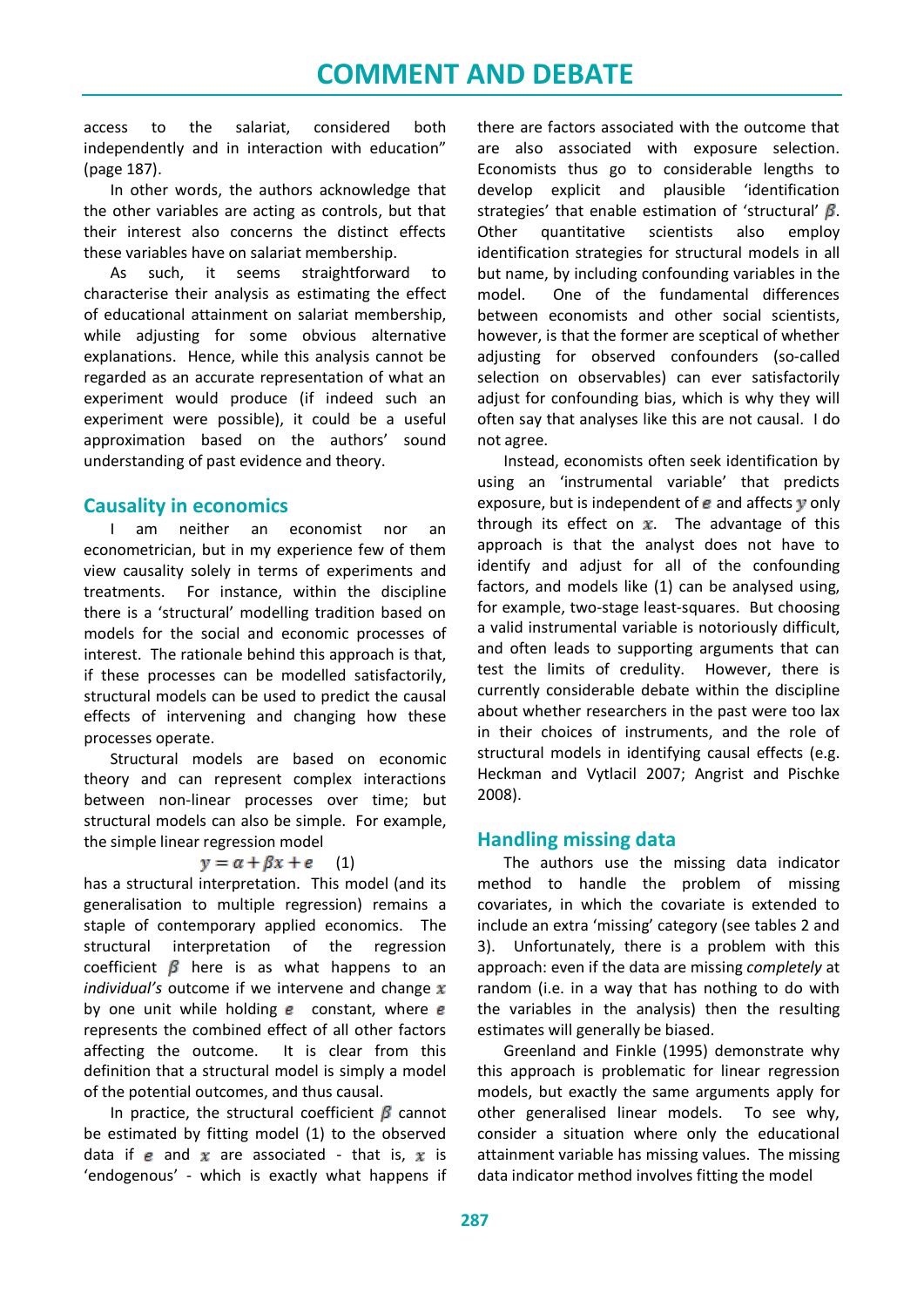logit{Pr( $y_{ic} = 1 | x_{ic}, z_{ic}$ )} =  $\alpha + \beta x_{ic}^* + \gamma z_{ic}$ 

where  $\overline{x}_{ic}^{*}$  is a series of dummy variables representing the effect of educational attainment with a separate category for 'missing', and  $z_{in}$  is a fully observed measure of ability.

The problem here is that the group with missing values (i.e. those people for whom  $\mathbf{x}_{i\epsilon}^*$  equals the missing category) comprises people who have different (but missing) educational attainments, and so the effect of ability  $(z_{\text{in}})$  cannot be estimated by holding educational attainment fixed, which is essential for estimating the regression coefficients of any generalised linear model. Only if educational

attainment and ability are completely independent of each other will the indicator method work, and this rarely holds in practice.

It is clearly tempting to use the missing data indicator method because it is simple and enables data from the incomplete cases to be kept in the analysis. However, it is difficult to justify a method that is biased even if data are missing completely at random. If one does not wish to drop incomplete cases, then methods for multiple imputation should always be preferred (e.g. Royston 2005; Carpenter et al 2011).

### **References**

- Dawid AP. (2000) Causal inference without counterfactuals (with discussion). *Journal of the American Statistical Association*, 95, 407-448. [\(http://www.jstor.org/stable/2669377](http://www.jstor.org/stable/2669377) )
- Carpenter J, Goldstein H and Kenward MG. (2011) REALCOM-IMPUTE software for multilevel multiple imputation with mixed response types. *Journal of Statistical Software* 43, 5. [\(www.jstatsoft.org](http://www.jstatsoft.org/) )
- Greenland S and Finkle WD. (1995) A critical look at methods for handling missing data in epidemiologic regression analyses. *American Journal of Epidemiology*, 142, 1255-1264. [\(http://aje.oxfordjournals.org/content/142/12/1255.abstract](http://aje.oxfordjournals.org/content/142/12/1255.abstract) )
- Heckman JJ and Vytlacil EJ. (2007) Causal models, structural models, and econometric policy evaluation. *Handbook of Econometrics*, 6, 4779-4874. [\(http://dx.doi.org/10.1016/S1573-4412\(07\)06070-9](http://dx.doi.org/10.1016/S1573-4412(07)06070-9) )
- Robins JM, Greenland S and Hu FC. (1999) Estimation of the causal effect of a time-varying exposure on the marginal mean of a repeated binary outcome (with discussion). *Journal of the American Statistical Association*, 94, 687-712. [\(http://www.jstor.org/stable/2669978\)](http://www.jstor.org/stable/2669978)
- Rosenbaum PR and Rubin DB. (1983) The central role of the propensity score in observational studies for causal effects. *Biometrika*, 70, 41-55. [\(http://dx.doi.org/10.1093/biomet/70.1.41\)](http://dx.doi.org/10.1093/biomet/70.1.41)
- Royston P. (2005) Multiple imputation of missing values: an update of ice. *Stata Journal*, 5, 527-536. [\(http://www.stata-journal.com/article.html?article=st0067\\_2\)](http://www.stata-journal.com/article.html?article=st0067_2)
- Rubin DB. (2008) For objective causal inference, design trumps analysis. *Annals of Applied Statistics*, 2, 808- 840. [\(http://dx.doi.org/10.1214/08-AOAS187\)](http://dx.doi.org/10.1214/08-AOAS187)

# <span id="page-3-0"></span>**Endnotes**

 $\overline{a}$ 

<sup>i</sup> At least, individual causal effects are unobservable without further assumptions about the equivalence of the experimental conditions at different points in time; for example, cross-over trials in pharmaceutical research.

<span id="page-3-1"></span><sup>ii</sup> Both Rosenbaum and Rubin (1983) and Rubin (2008) actually advocate the use of propensity scores for causal analysis. I do not go into this approach here, which is required primarily to avoid unnecessary modelling assumptions, but I refer to the reader to either of these papers for further details.

Angrist JD and Pischke JS. (2008) *Mostly Harmless Econometrics: An Empiricist's Companion*. Princeton University Press, Princeton, NJ.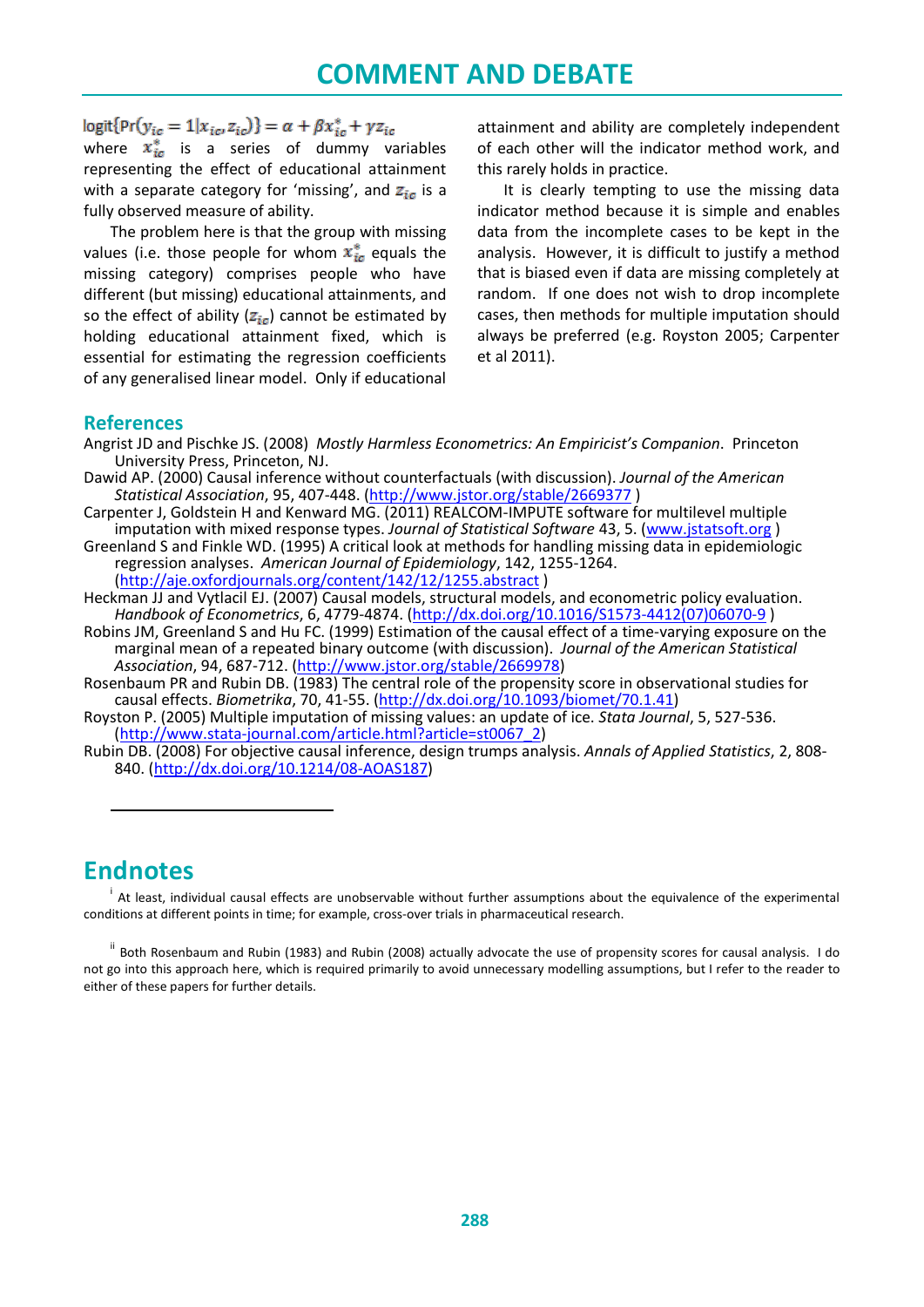# **Commentary by** Joscha Legewie Heike Solga

Department of Sociology Labour Markets'

### **Introduction**

Bukodi and Goldthorpe (2011) present an interesting analysis of the changing relation between education and social class position across three British cohorts from 1946, 1958, and 1970. In the introduction, the authors define their objectives: First, they intend to make a sociological contribution to the debate on returns to education by focusing on social class rather than on earnings. Second, they believe their focus on social class will help enrich the theoretical debate on returns to education by highlighting social relations and employment contracts as central aspects of economic life. Third, they dismiss the focus on causality, replacing it with what they call a "descriptive" approach—that is, examining the effects of education, ability, and social class origin in combination (and without controlling for confounding variables).

In our commentary, we argue that Bukodi and Goldthorpe's paper is more of a *critique* than an *extension* of the (economic) returns to education literature. By dismissing causality, the paper essentially fails to contribute to the literature on educational returns because the concept of *returns* to education is inherently causal. On the other hand, we believe Bukodi and Goldthorpe make an important, albeit implicit, contribution by challenging the underlying ideas in the returns to education literature, namely that of free markets and that of education solely as an indicator of productivity.

## **Returns to education as "treatment" or "choice"**

Bukodi and Goldthorpe analyze the social class returns to higher education using a "descriptive" approach based on logistic regressions and marginal estimates of parameters. They argue that returns to education from a causal perspective "give rise to problems, in that education is to a significant degree a matter of choice rather than simply a 'treatment' that is received, and also, in that this choice is likely to be influenced by factors that may have their own direct effects on earnings" (Bukodi and Goldthorpe 2011, 186). Whereas the authors rightly point out that education is also a matter of choice and influenced by

 Columbia University Head of Research Unit 'Skill Formation and Social Science Research Center Berlin (WZB)

> other factors, they fail to acknowledge that economists would wholeheartedly agree. In particular, the mainstream economists would say that education is a "choice" based on calculations about human capital investments and returns to these investments. Sociologists would, rather, argue that this choice is limited, given the fact that educational opportunities are socially structured and unequally distributed. The term "treatment" does not imply that there is no choice. It rather points at the question of randomization in experimental studies and causal inference. This leads us to the second part of our comment.

## **Returns to education as an inherently causal concept**

The concept of returns to education is an inherently causal concept (Brand and Xie 2010). At its core is a counterfactual question about the differences or "gains" with respect to some outcome (usually earnings, or social class position in this case) under different levels of education: "How much more would Emma earn had she received three more years of education?" Any confounding variables—that is, variables that are causally prior to education and systematically related to both education and the outcome—undermine this concept. In particular, it becomes meaningless to speak of *returns* to education if the relation between education and the outcome can be attributed to confounding variables and not to education itself. Parents' aspirations for their children, for example, might influence both the child's education and his or her later occupational or social class position. As a consequence, part of the relation between education and social class might be due to the confounding influence of parents' educational asp[i](#page-6-0)rations so that the effect is biased upwards.<sup>i</sup> While potentially interesting, this upward bias in the effect of education on social class challenges the interpretation of the relation as *returns* to education: Does it make sense to talk about *returns* to education if the actual reason for the effect is not education itself but some other confounding variable, such as parental aspirations for their children? Thus a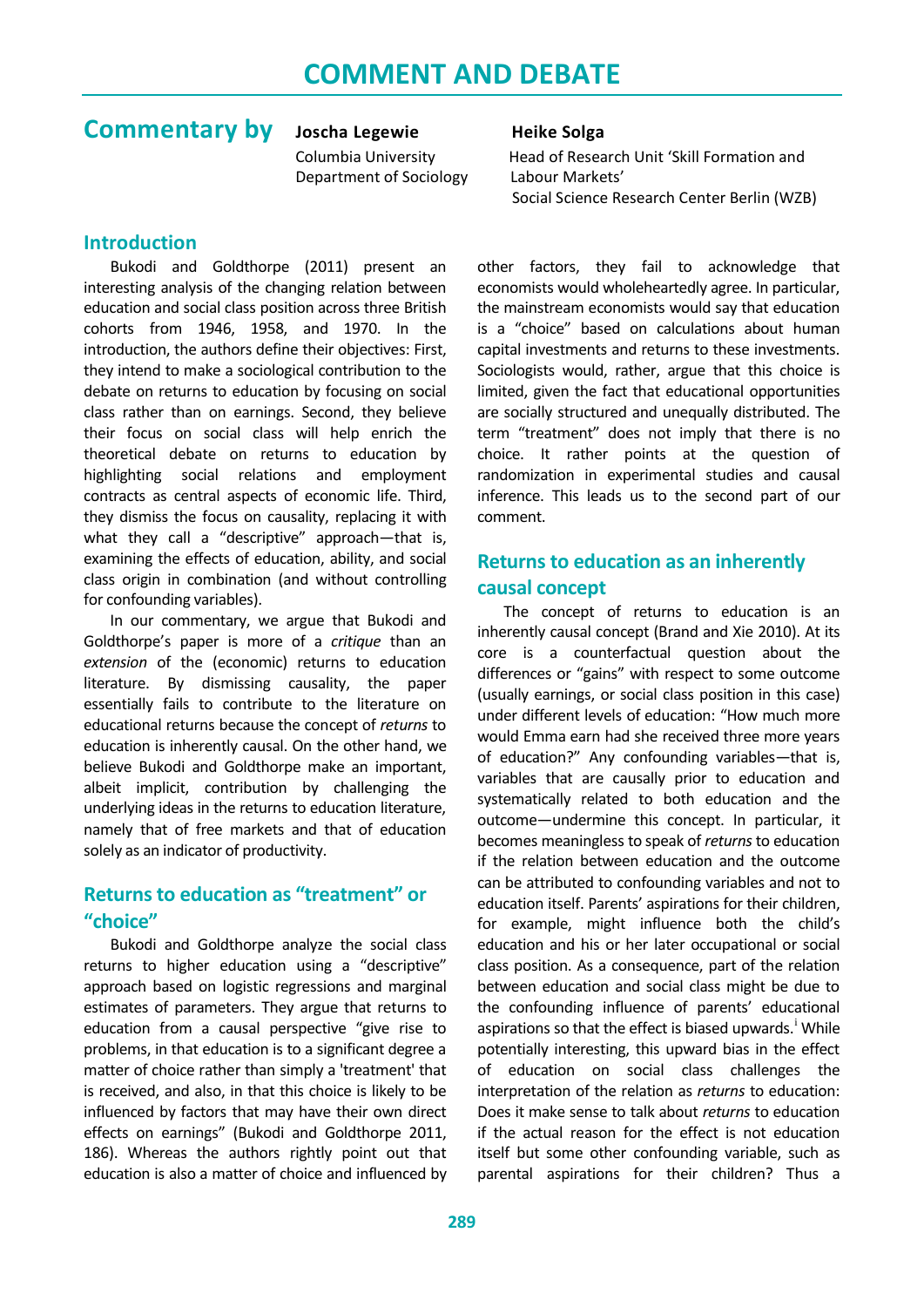descriptive approach, as favoured by the authors, does not capture *returns to education,* if in the end a person's likelihood of obtaining a higher class position or higher earnings is not a consequence of their higher educational attainment, but of a different, causally prior attribute.

In addition, economists are generally willing to include factors such as cognitive ability, if available, as a proxy for individuals' competences. We have to acknowledge that in the 'returns to education' literature, education and educational degrees are taken as proxies of an individual's productivity, skill endowment, and (train)ability. As soon as economists have more detailed information (such as competence or ability measures), they do use this information in their analyses (see Hanushek et al 2010). The research on returns to early life course investments in human capital (or education, respectively) by Nobel Prize winner James Heckman, for example, shows that even noncognitive skills (such as personality traits) are treated as part of human capital (see Heckman and Yona Rubinstein 2001). Accordingly, including ability measures is not an extension of the returns to education literature for the simple reason that economists are happy to investigate the relative impact of the cognitive and non-cognitive dimensions of human capital.

## **"Social class" as a (sociological)** *critique* **of the returns to education literature**

By framing their paper—incorrectly, in our view—as an "extension" of the returns to education literature, Bukodi and Goldthorpe undermine the real contribution of their analysis to this line of research. We believe their true contribution is not simply to add a dependent variable (social class position instead of earnings) but to offer a lively *critique* of the returns to education literature. In particular, the authors' emphasis on the social class context of skill formation, and their sociological differentiation between education as certificate and education as development of cognitive abilities, undermine the underlying ideas in the returns to education literature, namely that of free markets and that of education solely as a an indicator of productivity. Such a critique is neither at odds with the authors' actual research questions (p 187, as opposed to the way the paper is framed in the introduction) nor with their empirical analysis. In particular, we see an implicit, twofold critique as

the actual contribution of Bukodi and Goldthorpe's paper—a contribution, however, that the authors fail to make explicit.

First, the authors emphasize the importance of social origin and cognitive ability as additional, possibly interconnected factors for labour market outcomes. Examining these three factors in combination (education, class origin, and cognitive ability) and across three birth cohorts, brings the authors closer to a sociological perspective on skill formation (Müller and Jacob 2008). It points to the necessity to distinguish different dimensions of "education"—such as Bourdieu's or Collins's distinction between education as certificate (as institutionalized cultural capital or credential) or education as development of cognitive competences (as incorporated cultural capital or skills) (Bourdieu 1982; Collins 1971). Relating their findings to these sociologically informed concepts of skill formation would have yielded a much richer sociological contribution to the returns to education literature, one that would have raised the question: returns to what—to education as certificate or to education as cognitive competences? As the first dimension is often overlooked by economists, this framing would have allowed a pointed critique of the dominance of human capital theory, with its emphasis on competence and skills, in the research on returns to education.

Second, the authors promote social class simply as an additional outcome in a literature allegedly focused on earnings: "(…) there is no reason, from either an academic or a policy point of view, why *only* earnings returns should be considered. In this paper we focus instead on social class returns" (Bukodi and Goldthorpe 2011, 186). The true contribution, however, would have been to emphasize the importance of social class as a relational concept, thereby challenging the underlying idea of free markets in the returns to education literature. In particular, with their focus on the "chances of *access* to the professional and managerial salariat" (ibid), the authors question rather than extend the concept of "individual returns". They point at the structural conditions that inhibit a direct translation of education into earnings through processes such as social closure and other mediating factors related to the class concept. "When we hear from all sides the demand for an introduction of regular curricula and special examinations, the reason behind it is, of course, not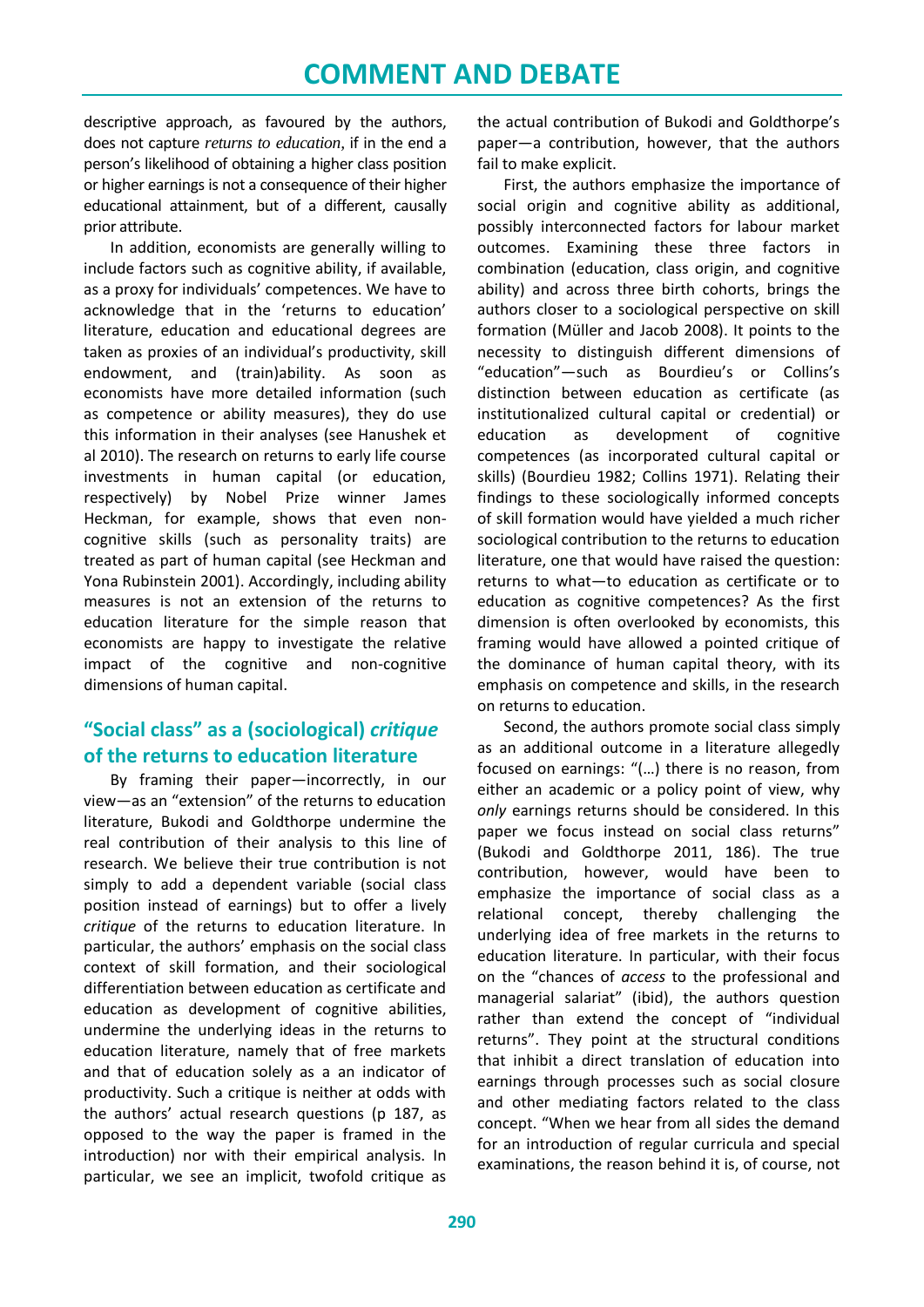a suddenly awaked 'Thirst for education' but the desire for restricting the supply for these positions and their monopolization by the owners of educational certificates. Today the 'examination' is the universal means of this "monopolization" (Weber 1994, 130). In this way, Sørensen (2000) criticized the human capital literature by framing the returns to education process as a rent-seeking process—that is, "as returns on assets that are in fixed supply because single owners of the asset [social classes] control the supply of those assets so that the supply will not respond to an increase in price" (Sørensen 2000, 1525, our addition). More recently, Weeden (2002) used social closure processes at the occupational level to partially account for earnings inequalities between occupations (which, in Weber's sense, are means of social class closure, connected to educational certificates, differences in skill requirements, and employment contracts). With their focus on social classes, Bukodi and Goldthorpe implicitly highlight the structural conditions that shape the relation between education and earnings through processes such as social closure.

These are important aspects of the social class concept that are relevant for the debate on returns to

education and not merely the fact "that individuals' earnings come from the *jobs* that are offered by employers" (Bukodi and Goldthorpe 2011, 186). For this argument, economic segmentation theory would be sufficient, attributing earning differentials to differences in individuals' marginal productivity, based on job content, skill requirements, working conditions, and work contract (e.g. in terms of employment duration). What is more important to social class is the fact that neither access to higher education nor access to jobs—even when recruiting via educational credentials—are solely based on individuals' productivity (as the returns to education literature suggests). Instead, both returns and individual productivity depend on access, and access is shaped by social closure and practices such as "opportunity hoarding" —that is "categorically unequal access to valued outcomes (…), e.g. how to sort students, whom to hire etc." (Tilly 1998, 11 and 15). Although the authors briefly touch on this argument in their introduction (p 186), they fail to embed their work in this literature and do not explicate the implications for the returns to education literature. Understanding Bukodi and Goldthorpe's contribution in these terms merits a truly sociological critique of the literature on returns to education.

## **References**

- Bourdieu P. (1987) *Distinction: A Social Critique of the Judgement of Taste*. Harvard University Press, Cambridge.
- Brand JE and Xie Y. (2010) Who Benefits Most from College? Evidence for Negative Selection in
- Heterogeneous Economic Returns to Higher Education." *American Sociological Review* 75, 273-302. Bukodi E and Goldthorpe JH. (2011) Social class returns to higher education: chances of access to the professional and managerial salariat for men in three British birth cohorts. *Longitudinal and Life Course Studies* 2,185–201.
- Collins R. (1979) *The credential society: An historical sociology of education and stratification.* Academic Press, New York.
- Hanushek EA, Ludgar W, Peterson P, Baker E and McGaw B. (2010) Education and Economic Growth. *International Encyclopedia of Education*. Elsevier, Oxford, 245-252.
- Heckman JJ and Rubinstein Y. (2001) The Importance of Noncognitive Skills: Lessons from the GED Testing Program. *The American Economic Review* 91, 145-149.
- Müller W and Jacob M. (2008) Qualifications and the Returns to Training Across the Life Course.In Mayer KU and Solga H. eds. *Skill Formation: Interdisciplinary and Cross-National Perspectives*. Pp. 126-172. Cambridge University Press, Cambridge.
- Sørensen AB. (2000) Symposium on class analysis: Toward a sounder basis for class analysis. *American Journal of Sociology* 105, 1523-1558.
- Weber M. (1994) The Rationalization of Education and Training. In Grusky DB*.* ed. *Social Stratification: Class, Race, and Gender in Sociological Perspective.* Pp. 129-131. Westview, Boulder, CO.
- Weeden KA. (2002) Why Do Some Occupations Pay More Than Others? Social Closure and Earnings Inequality in the United States. *The American Journal of Sociology* 108, 55-101.
- Tilly C. (1998) *Durable Inequality*. University of California Press, Berkeley, CA.

### <span id="page-6-0"></span>**Endnote**

1

<sup>&</sup>lt;sup>i</sup> Note that this example refers to parental aspirations that are prior to the child's education.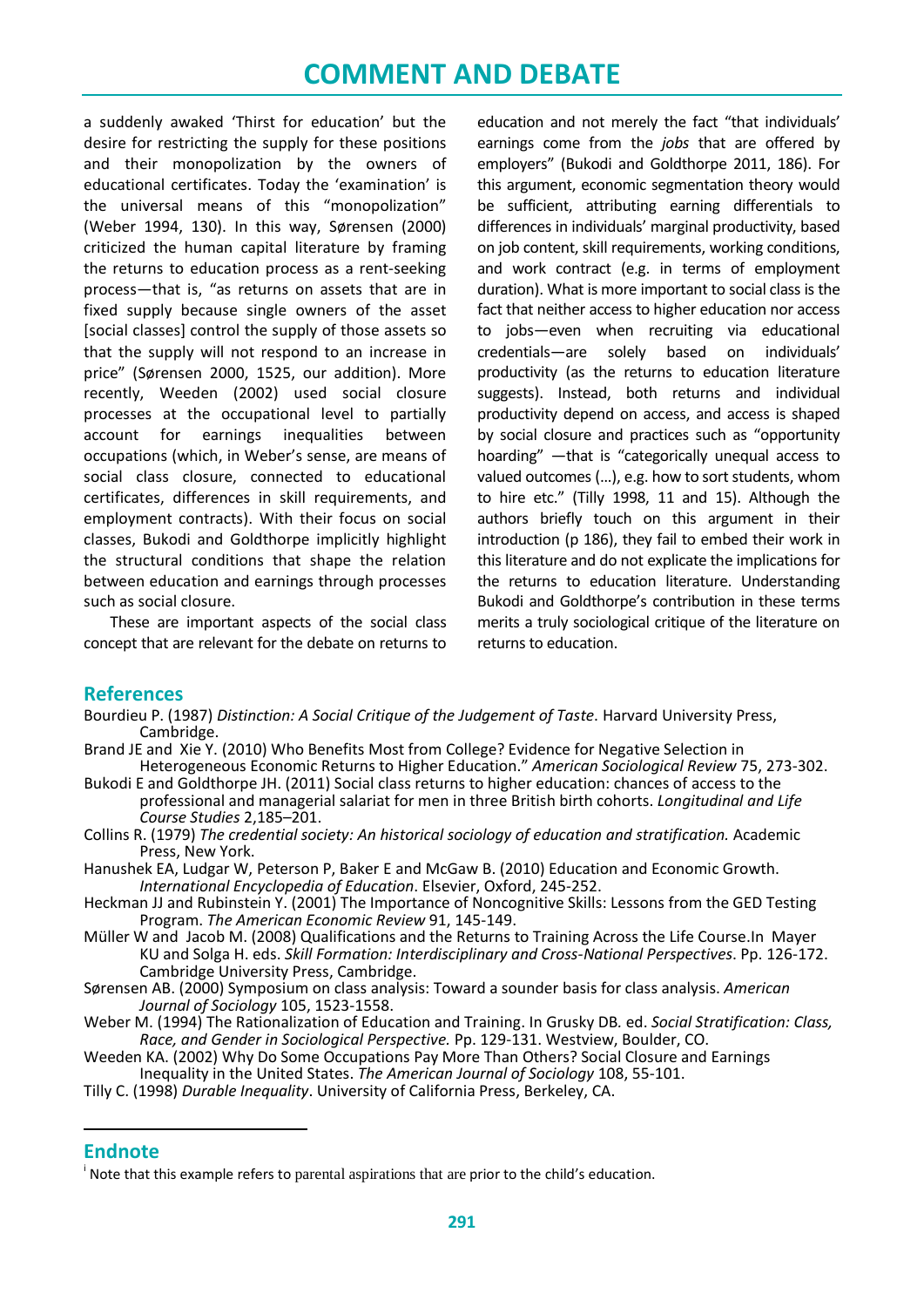## **Response by** Erzsébet Bukodi **Goldthorpe** John H Goldthorpe

 Department of Social Policy and Intervention Department of Quantitative Social Science and Nuffield College, Oxford Institute of Education, London

# **Causes, Classes and Cases**

The commentaries on our paper by Clarke and by Legewie and Solga, which we appreciate, concern three main topics: causality, social class as a restriction on the supply side of labour markets, and missing data. Our response is structured accordingly.

## **Causes**

Our general position in this regard is that of 'causal pluralism': i.e. we do not believe that there is any one 'right' characterisation of causality, but rather that different approaches to causality will be more or less appropriate to different substantive areas of inquiry and to the problems that arise within them (cf. Cartwright 2007). We would not therefore wish to accept what Clarke refers to as the Neyman-Rubin approach, in which a causal effect is understood as the impact of exposure to some intervention or treatment, as in some way capturing the essentials of the matter. On grounds set out at greater length elsewhere (Goldthorpe 2001) we would regard this approach as one that is in fact largely *in*appropriate to the social sciences, and not only because it derives from experimental research of a kind rarely possible for social scientists; two further reasons can be advanced.

First, as some of the more sophisticated proponents of the approach do indeed recognise, it has difficulty in dealing with cases where causation could be thought to inhere in individuals' goals, beliefs, reasoning and decisions. Thus, to take an example from Holland (1986), 'She did well on the exam because she was coached by her teacher' is a claim that can be accommodated to an understanding of causality as the effect of a treatment; but not the claim 'She did well on the exam because she studied for it'. In this latter case, as Holland accepts, a causal account involving the student's goal of doing well, her - correct - belief about the means of achieving this goal, and her reasoned decision to take this route, is scarcely compatible with the idea of her being exposed to a

treatment analogously, say, to a patient being given a drug.

Secondly, as Clarke himself acknowledges, the Neyman-Rubin approach is concerned with the effects of causes - with, say, 'average treatment effects' - and not with the causes of effects. This focus may be entirely appropriate in many areas of applied research including, in the social sciences, policy evaluation studies. But it does at the same time seem excessively restrictive. A central scientific concern has always been with the causes of effects. As Popper has remarked (e.g. 1972, 115), in all the sciences *it is effects that raise the problem*: i.e. that constitute that which is to be explained and for which causal explanations are sought.

This last point is one directly relevant to our concern with description. In our view, the primary role to be played by statistics in the social sciences, or at least in sociology, *is* a descriptive one. It lies in establishing, and in determining the precise form of, social regularities - of a probabilistic kind - within specific populations. These regularities we would see, following Popper, as constituting the *explananda* of sociology. Clarke suggests that causal rather than descriptive interpretations of statistical results are desirable because they imply the isolation of different effects. But what we would stress is that a concern with isolating effects and checking for spurious relationships, is just as relevant in analyses that aim at description, as in those with causal ambitions. Thus, in our paper, our main aim was to establish patterns of association hopefully, non-spurious - between individuals' social origins, their cognitive ability, their educational qualifications and their chances of access to the professional and managerial salariat, and the way in which these patterns have changed over t[i](#page-11-0)me<sup>i</sup>.

In a social science context, we would in general favour an interpretation of the results of regression analyses as having only descriptive force - rather than regression being seen as a means of moving, as Freedman has put it (1997), 'from association to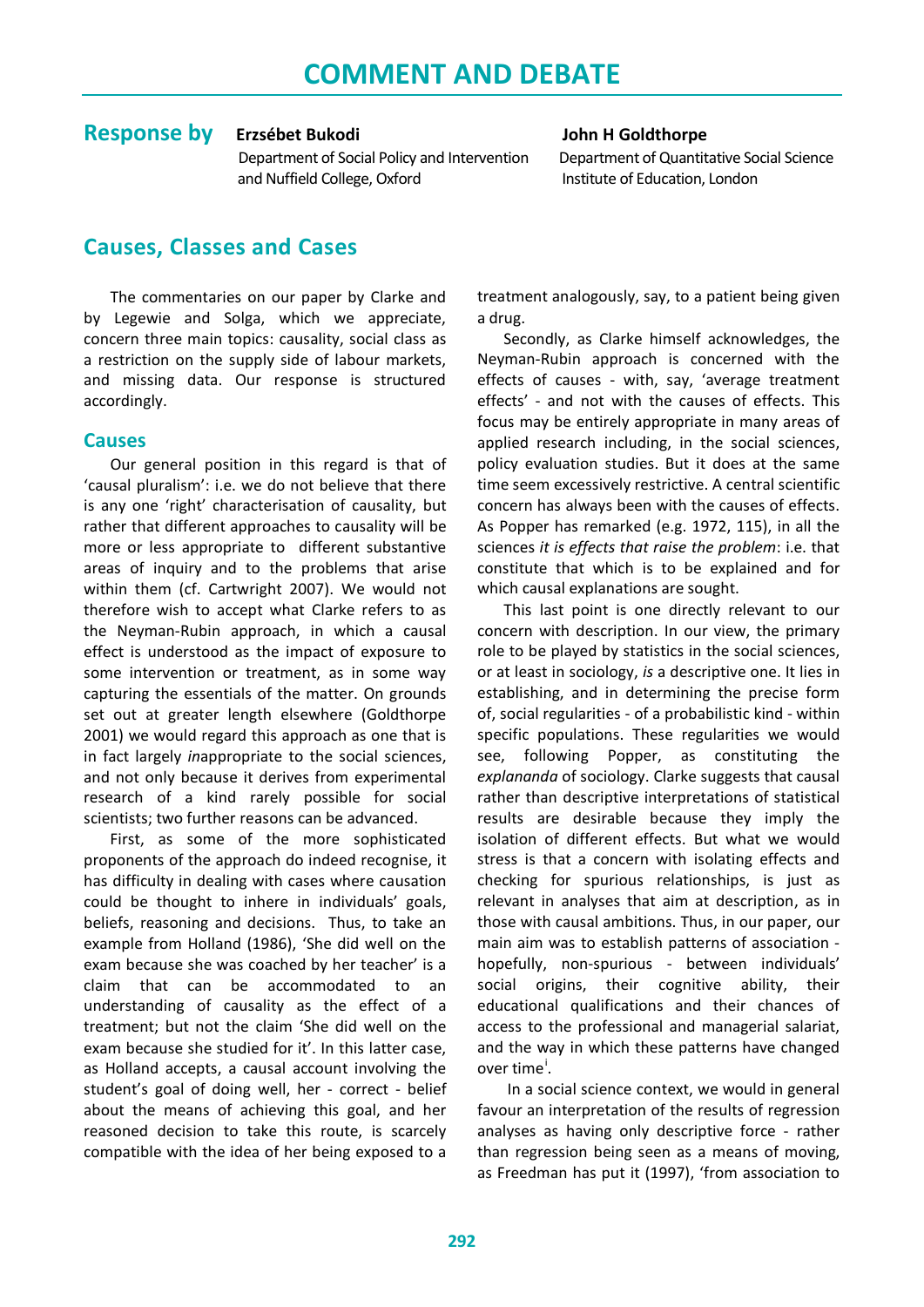causation'. Clarke observes that a descriptive interpretation of regression means that one can speak only about how different groups of individuals, as defined by the independent variables of the analysis, are distinguished - i.e. about how they vary - in relation to the outcome variable. This we would accept - apart from the implication that description is then in some way an inferior task. We would, rather, see the accurate description of social regularities or, in other words, the task of getting the *explananda* right, as one that is important in itself and *prior to* that of trying to explain why the regularities established are as they are.

A causal interpretation of regression would appear warranted insofar as coefficients can be taken as having, in Freedman's words (1997, 117), 'a life of their own', outside of the data from which they are estimated. But this seems far less likely to be the case in the social than in the physical sciences, and primarily because of less developed theory. For example, in quantifying Hooke's Law (Freedman 2010, 11-15), the coefficient obtained from regressing the extension of a spring on its load could be regarded as capturing an inherent property of that spring, or type of spring, and one that itself causes the data from which the estimate is made to be as they are. But do regression coefficients for the earnings returns to education have such a life of their own? There seems no compelling evidence for believing so - for believing that the underlying theory is strong enough for 'structural βs', in Clarke's phrase, to be identified; and in turn we would doubt the validity - and, so far as policy is concerned, the wisdom - of taking such coefficients as a basis for counterfactual propositions.

In the approach to causality that we would ourselves wish to follow, what is important is not determining the effects of causes - i.e. of treatments - but rather gaining an understanding of the causal processes, or mechanisms, that generate established effects. As Cox has observed (1992, 297), it is a 'major limitation' of the Neyman-Rubin approach that 'no explicit notion of an underlying process' is introduced - no notion of a process 'at an observational level that is deeper than that involved in the data under immediate analysis'.

Thus, to take the case of smoking and lung cancer to which Clarke refers, epidemiologists did, as he states, establish a robust association between the two -which could be, and was, taken as highly suggestive of a causal relation. But the actual demonstration of a causal, generative process came only with the isolation of known carcinogens in cigarette smoke, histopathological evidence from the bronchial epithelium of smokers with lung cancer, and so on. An understanding of causal processes in this sense could in fact be regarded as a *prerequisite for* any attempt at producing structural models - for knowing, in the first place, the proper variables to include. As Duncan has pointed out (1975, 152), there were no structural models for the epidemiology of malaria 'until the true agent and vector of the disease were identified, although there were plenty of correlations between prevalence of the disease and environmental conditions'".

In sociology, the established effects are the empirical social regularities that descriptive statistical analyses can demonstrate, and what is then required is some account of how these regularities are actually produced. Such causal accounts cannot be cranked out from statistical analysis itself but will, we believe, have in general to be given in terms of some theory of social action: that is, in terms of the goals, beliefs, reasoning and decisions of individuals acting within particular structures of opportunity and constraint. That is to say, they will be accounts entailing precisely the understanding of causality that the Neyman-Rubin approach is not designed to handle. Statistics are of course likely to come again into play in testing the validity of such accounts, although in this case the relevant data could be quite different  $-$  at, say, a more 'micro' level - from those from which the regularities constituting the *explananda* were derived.

We will elaborate further on the foregoing in the course of our discussion of the second of the topics we take up.

### **Classes**

As we understand them, Legewie and Solga have two main concerns about our paper. First, they see it as unfortunate that we decline to make causal claims because we can then do little to extend economists' analyses of returns to education; and second, they think that we also miss an opportunity to develop a critique of economists' analyses that is implicit in our paper, relating to the part played by social class in imposing restrictions on the supply side of labour markets.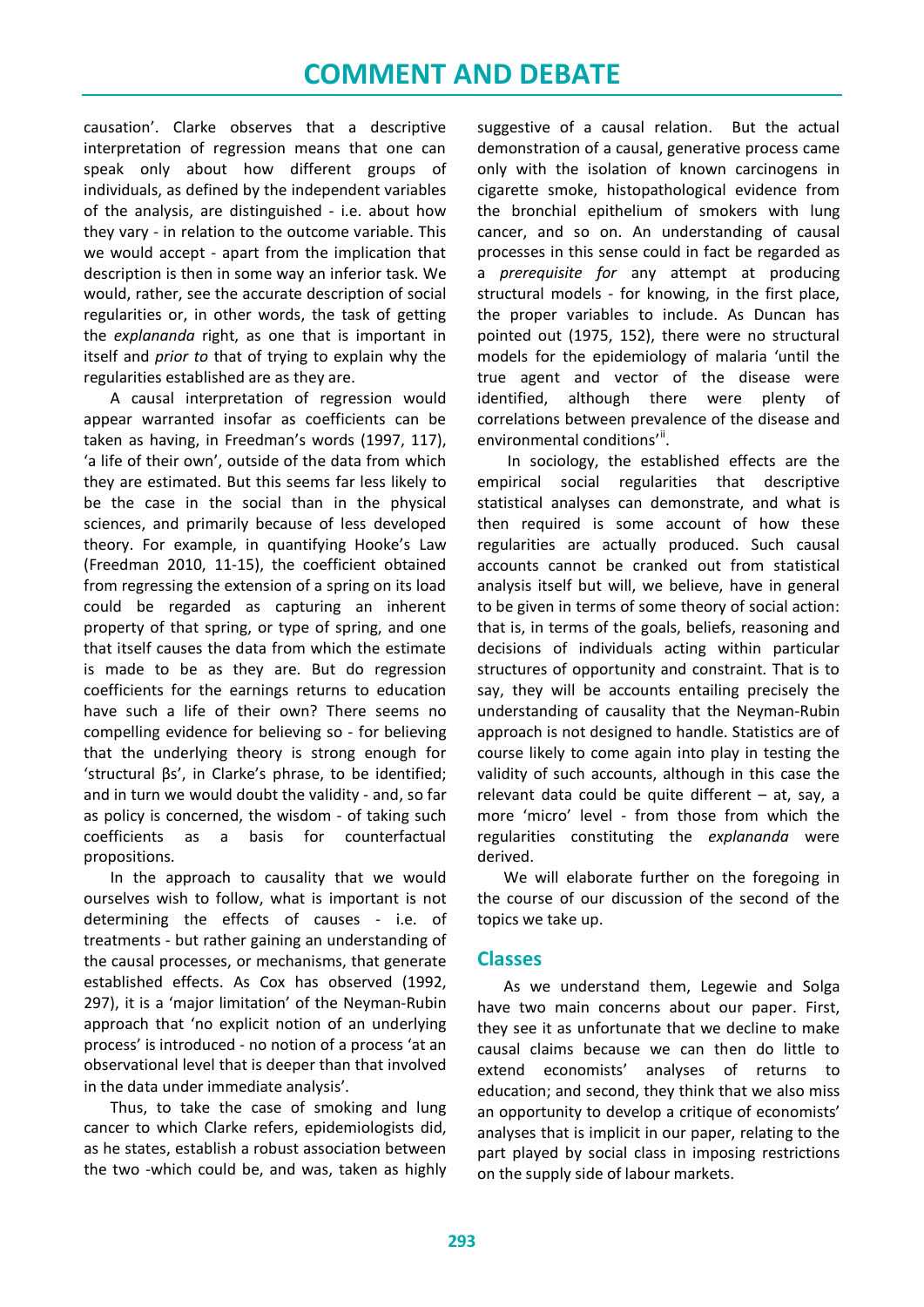On the first issue, we have already set out why we believe that the description - as accurate as possible and as sophisticated as necessary - of what is to be explained should precede attempts at explaining it; and, further, why we believe that, at least in sociology, such explanatory attempts require the specification of causal processes in terms of individuals' actions rather than the estimation of treatment effects. We would certainly be responsive to suggestions of the kind Legewie and Solga make of further variables that might be included in our analyses. Thus, in current work (Bukodi and Goldthorpe, 2011) we develop the concept of social origins, in relation to children's educational attainment, so as to include parental social status and parental education as well as parental class; and in future research we plan to include measures of various of children's noncognitive attributes. But all this is with the aim, in the first place, of arriving at better description rather than that of producing causal accounts of the kind in which it is variables rather than individuals that do the acting. So far as extending economists' analyses is concerned, our main concern was in fact quite different to what Legewie and Solga would have it be. It was simply to argue that the relation between education and individuals' class positions could be of greater interest than that between their education and their (current) earnings in view of the evidence that class position is a more comprehensive indicator of individuals' economic situation and life-chances.

On the second issue, we would agree with Legewie and Solga that social class imposes restrictions on the supply side of labour markets, and to a greater extent than tends to be recognised in at least mainstream economics. But it was not our aim to enter into this contested terrain in the paper under discussion. We intend to do so in future - but then, we have to say, on different lines to those that Legewie and Solga would have us follow, and for reasons that derive directly from our position as set out in the previous section.

Legewie and Solga see the main bases for a critique of economists' analyses of the earnings returns to education as lying in the existing sociological literature on 'credentialism', 'social closure' and 'segmented' labour markets. We are less impressed by what has been achieved in pursuing these concepts. We find two other literatures more promising, and primarily because they do comprise attempts at accounts of causal processes that could generate established empirical regularities.

First, in the case of inequalities in educational attainment associated with individuals' class origins, we would note research (Erikson *et al.*, 2005; Jackson *et al.*, 2007; Jackson and Jonsson, eds., forthcoming) that seeks to distinguish between 'primary' effects, as reflected in class differences in actual educational performance, and 'secondary' effects as reflected in class differences in educational *choices*, given performance (these latter effects being usually discussed, and often underestimated, by economists under the rubric of 'credit constraints'). Relevant models of educational choice, hypothesising underlying causal processes, are then available (Erikson and Jonsson, 1996; Breen and Goldthorpe, 1997) and have been quite widely subject to empirical test with, so far, encouraging results (Goldthorpe, 2007, vol. 2, ch. 4).

Second, as regards the association between individuals' educational attainment and the jobs, forms of employment relations and thus class positions into which they enter, we would be more appreciative than Legewie and Solga of what certain economists have proposed as alternatives, or at least complements, to the dominant human capital theory. Again, possible underlying causal processes have been at least outlined, and appear, from a sociological standpoint, more realistic and comprehensive than those invoked or implied by human capital theory.

For example, signalling and screening theory (cf. Weiss, 1995) suggests that rather than, or as well as, education enhancing productivity, it serves to indicate it and allows employers to identify it in potential employees - with the possibility then being raised of *other* attributes of individuals associated with their social origins being similarly used in signalling and screening processes. Job competition theory (Thurow, 1976) proposes that job returns to education are prior to earnings returns and, further, that in job competition what matters is not how much education an individual has but rather how much *relative to others* - so that families in more advantaged classes are likely always to engage in 'defensive' expenditure in order to maintain their children's educational edge. And 'incentive enhancing preference theory' (Bowles, Gintis and Osborne, 2001a,b) sees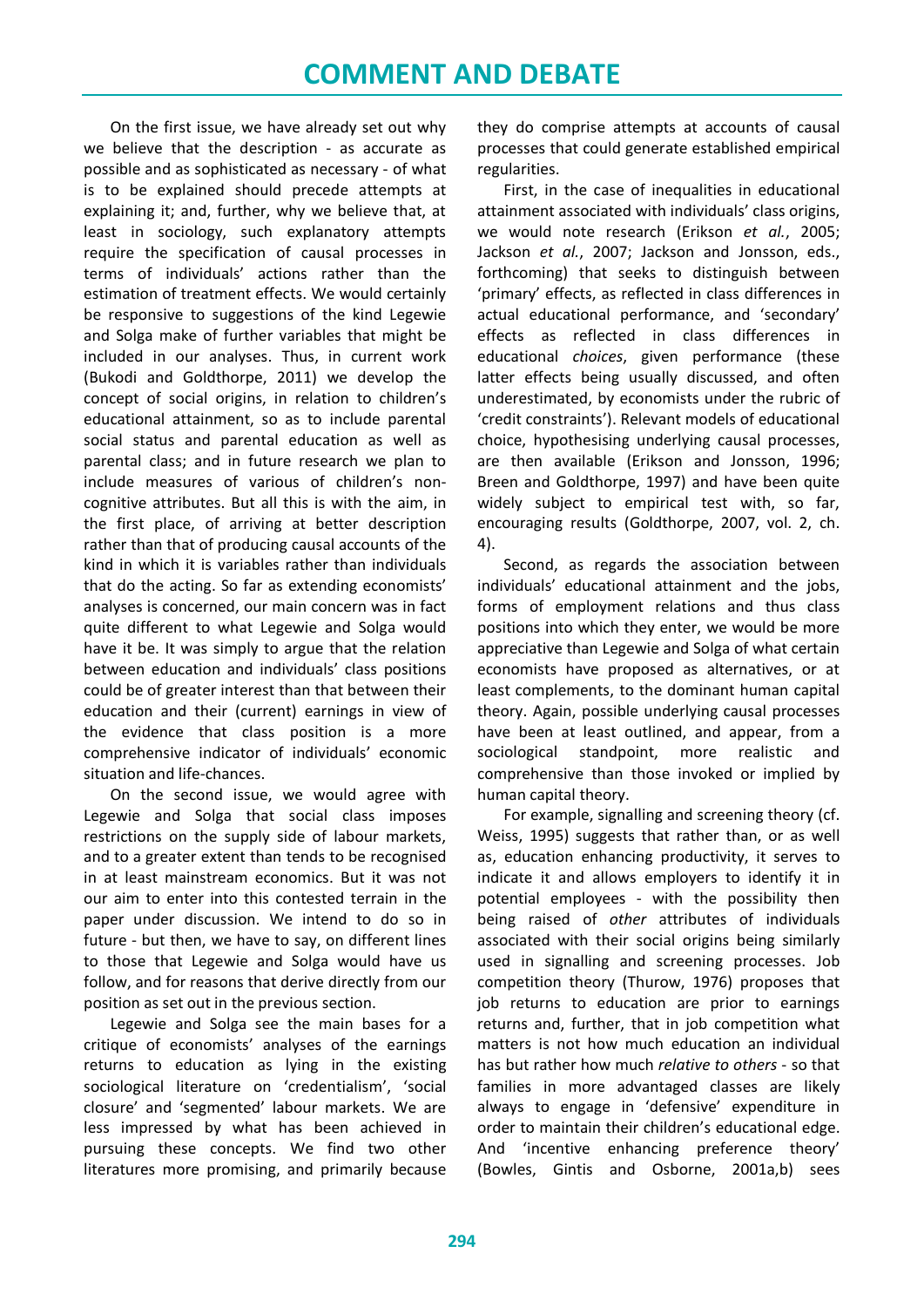education increasing individuals' productivity not simply through the transmission of knowledge and skills but through schools and colleges reinforcing or in some cases perhaps offsetting - processes of family socialisation so as to endow individuals with values, norms and preferences of a kind that make them more responsive to the incentives and sanctions that employers can deploy.

In a research project on which we are about to begin (together with Heather Joshi and Jouni Kuha) we will aim to test further the causal claims deriving from such theories - with a view to their refinement and development - against the data of the British cohort studies. These will allow us to follow men and women from their social origins, through their educational careers and then through the job, occupational and class trajectories that they follow up to their middle years.

### **Cases**

Clarke raises the problem of missing data, and expresses doubts about the way we handle it - i.e. through the 'missing data indicator' method. We recognise the importance of the problem but we would further observe that with the data-sets of the cohort studies that we use, attrition - i.e. the permanent loss of cohort members over successive sweeps of the studies - could be reckoned as a more serious source of missing data than that of item nonresponse on which Clarke appears to focus. Statisticians have given a good deal of attention to identifying the nature and extent of biases that might result from attrition; but far more work would still seem needed, on the lines of that of Hawkes and Plewis (2006), aimed at modelling attrition as a basis for some form of corrective weighting.

Against this background, the 'missing data indicator' method then has obvious attractions in helping to keep up the number of individual cases represented in each cohort. Nonetheless, we see the force of the arguments that Clarke sets out, and we have in fact come to accept that the potential dangers of the method in introducing bias into estimates do outweigh its advantages. In more recent research (e.g. Bukodi and Goldthorpe 2011) we have therefore reverted to the 'complete cases' procedure - i.e. that of including in analyses only those cases in which there is no missing data on the set of variables of interest. We may, though, add that we have repeated the main analysis of the paper under discussion using only complete cases with a reduction of the total N of about 25% - and that the results obtained, available on request, do not differ in any consequential way from those originally reported using missing data indicator variables (Table 2): one marginally significant effect now becomes non-significant. Is more to be learnt from this than that we just got lucky?

Clarke proposes that if one does not wish to lose incomplete cases, then methods of multiple imputation (MI) should be applied. Until recently, it could be said that MI has been far more often recommended by statisticians than practised by social researchers, and chiefly because of the apparently high start-up costs involved. However, software developments now make its use more attractive. In the research project referred to above, we plan to use MI and, in the early stages of the project, to treat various substantive issues through analyses based both on complete cases and on MI. Some methodological interest may again attach to the comparison of the results obtained.